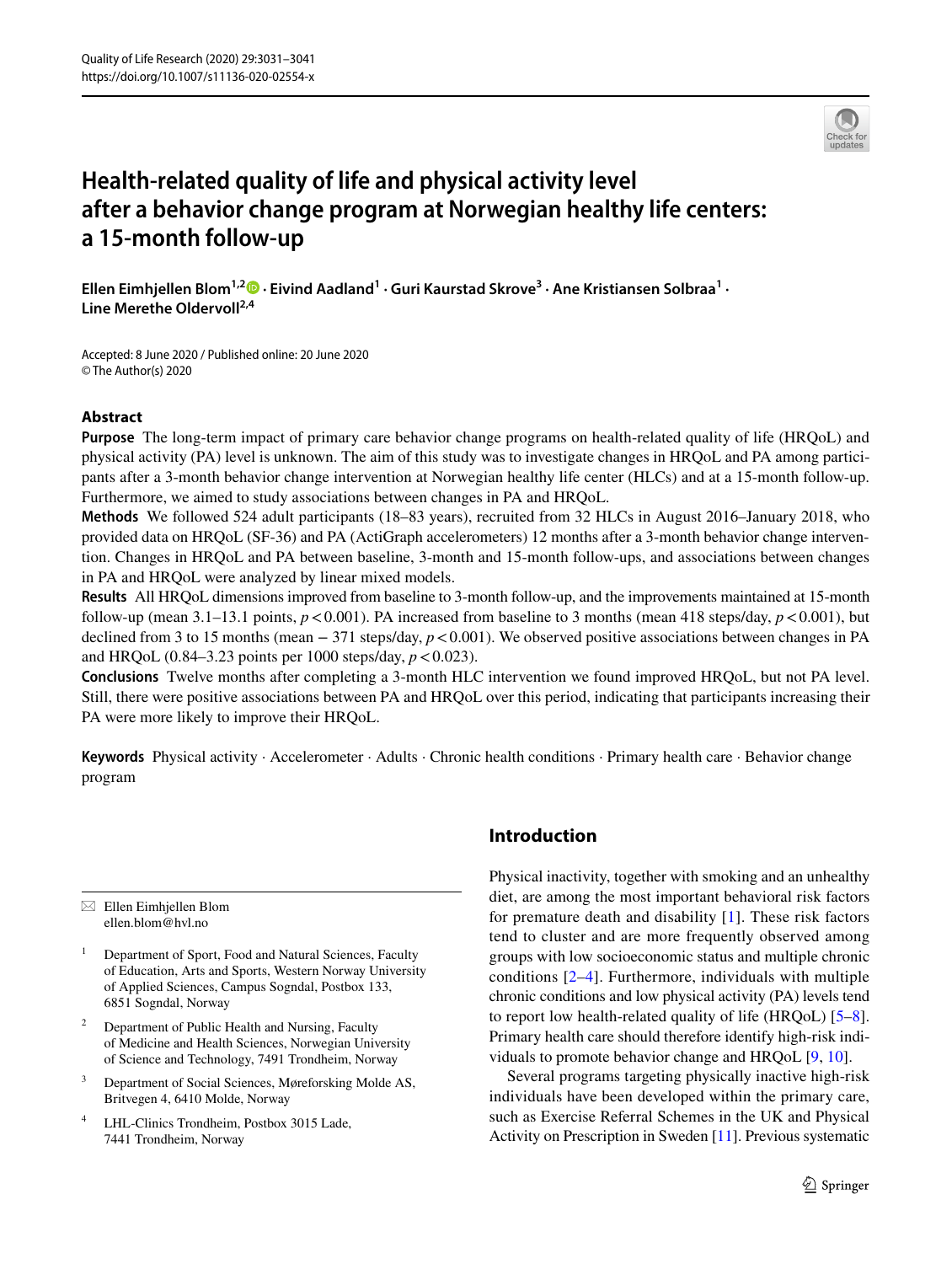reviews have shown small to moderate short-term efects of such programs on participants' PA level, physical fitness, obesity, and HRQoL [[12](#page-8-8)–[15](#page-9-0)]. However, only a limited number of studies have investigated the long-term impact of these programs, and objective measurements of PA are missing [\[12](#page-8-8), [13](#page-9-1), [16,](#page-9-2) [17\]](#page-9-3).

In Norway, healthy life centers (HLCs), are implemented in about half of the municipalities as a primary health care service to promote beneficial PA-, diet- and tobacco behaviors [\[18\]](#page-9-4). Similar to other equivalent programs, the HLC program has shown mixed results concerning changes in PA, physical ftness, and HRQoL at both the short and long term [[19–](#page-9-5)[21\]](#page-9-6). However, previous studies included few HLCs, which limits the generalizability of their fndings given great variability in how HLCs are adopted by the municipalities [\[18\]](#page-9-4). Moreover, large-scale studies investigating the longterm impact of the HLC program on participants' PA level and HRQoL are lacking.

Although previous cross-sectional studies show positive associations between PA and HRQoL [[5,](#page-8-3) [6](#page-8-9), [22\]](#page-9-7), results from longitudinal studies are conflicting [[5](#page-8-3), [6,](#page-8-9) [23](#page-9-8)]. In addition, subjective measures of PA are the foremost used method, which has limited precision [\[24](#page-9-9)], and hence might have led to attenuated relationships with HRQoL. Thus, there is a need for longitudinal studies using objective measures of PA [\[5](#page-8-3), [6](#page-8-9)].

This study aimed to investigate changes in HRQoL and PA levels among participants attending an HLC behavior change program after a 3-month intervention and at a 15-month follow-up. Furthermore, we aimed to investigate associations between change in PA and HRQoL over this period.

# **Methods**

#### **Study design, setting, intervention and sample**

We conducted a prospective observational study of participants attending the behavior change program carried out at HLCs in four Norwegian counties. Measurements were performed at baseline, following a 3-month intervention period, and 12 months after completion (15-month followup). Study setting, intervention components, and procedures are described in detail previously [[25](#page-9-10)], and briefy explained in the following. Individuals were self-referred or referred from a general practitioner (GP), other health professionals, or the Norwegian Labor and Welfare Administration to the HLCs for support to promote PA, diet and/or smoking cessation. The HLC program ofered individual consultations at the start and the end of the 3-month follow-up period, as well as additional consultations if needed. The consultations included personal goal setting and the design of a tailored plan aiming to change one or several behaviors. Interventions were based on salutogenic approaches [[26\]](#page-9-11), and delivered with motivational interview (MI) as the primary methodology [[27](#page-9-12)]. Moreover, the HLC program consisted of group-based healthy eating courses (fve times 2 h), smoking cessation courses (six to ten meetings), group meetings covering themes like clothing when exercising, and motivation, as well as supervised exercise groups at least twice a week. The exercise was mainly outdoor-based cardiorespiratory ftness- and strength training suited for persons with little or no previous exercise experience. Depending on the tailored plan, participants had access to one or several of these offers during the follow-up period, in addition to guidance on self-administered PA. Furthermore, the HLCs were cooperating with additional local providers of exercise in which the participants could engage with no or low cost, including non-governmental organizations and ftness centers. It was possible to prolong the frst 3-month intervention period by one or several additional periods if needed to achieve behavior change [[28](#page-9-13)]. Professions working at the HLCs were mainly physiotherapists and nurses [\[18\]](#page-9-4). Out of 60 HLCs established in the included four counties, 46 met the inclusion criteria described previously [[25\]](#page-9-10), and 32 accepted to take part in the study.

Individuals aged $\geq$  18 years, meeting for their first consultation at one of the included HLCs in the period August 2016–January 2018, were invited to participate in the study. The only exclusion criterion was having been enrolled at an HLC program in the last 6 months. In total 1022 individuals agreed to participate in the study and provided written informed consent. A fowchart of the number of individuals included in the study, and the numbers completing valid PAand HRQoL assessments at baseline (T0), 3 months (T1) and 15 months (T2) are presented in Fig. [1.](#page-2-0) The study was approved by the Regional Committee for Medical and Health Research Ethics (ref. 2016/546/REK midt), and has been carried out in accordance with the Declaration of Helsinki [[29\]](#page-9-14).

#### **Measurements**

*Background characteristics* Sociodemographic variables (gender, age, nationality of origin, and educational status), chronic health conditions, smoking status and diet quality (eating at least 5 portions of fruit/berries/vegetables per day) was assessed by self-report. Whether participants met PA recommendations was assessed with ActiGraph accelerometers as described below. Occupational status was assessed through interviews carried out by HLC personnel. Height and body mass were measured by HLC personnel [[25](#page-9-10)], and body mass index (BMI) calculated as  $\text{kg/m}^2$ , and categorized as underweight (BMI $<$ 20 kg/m<sup>2</sup>); normal weight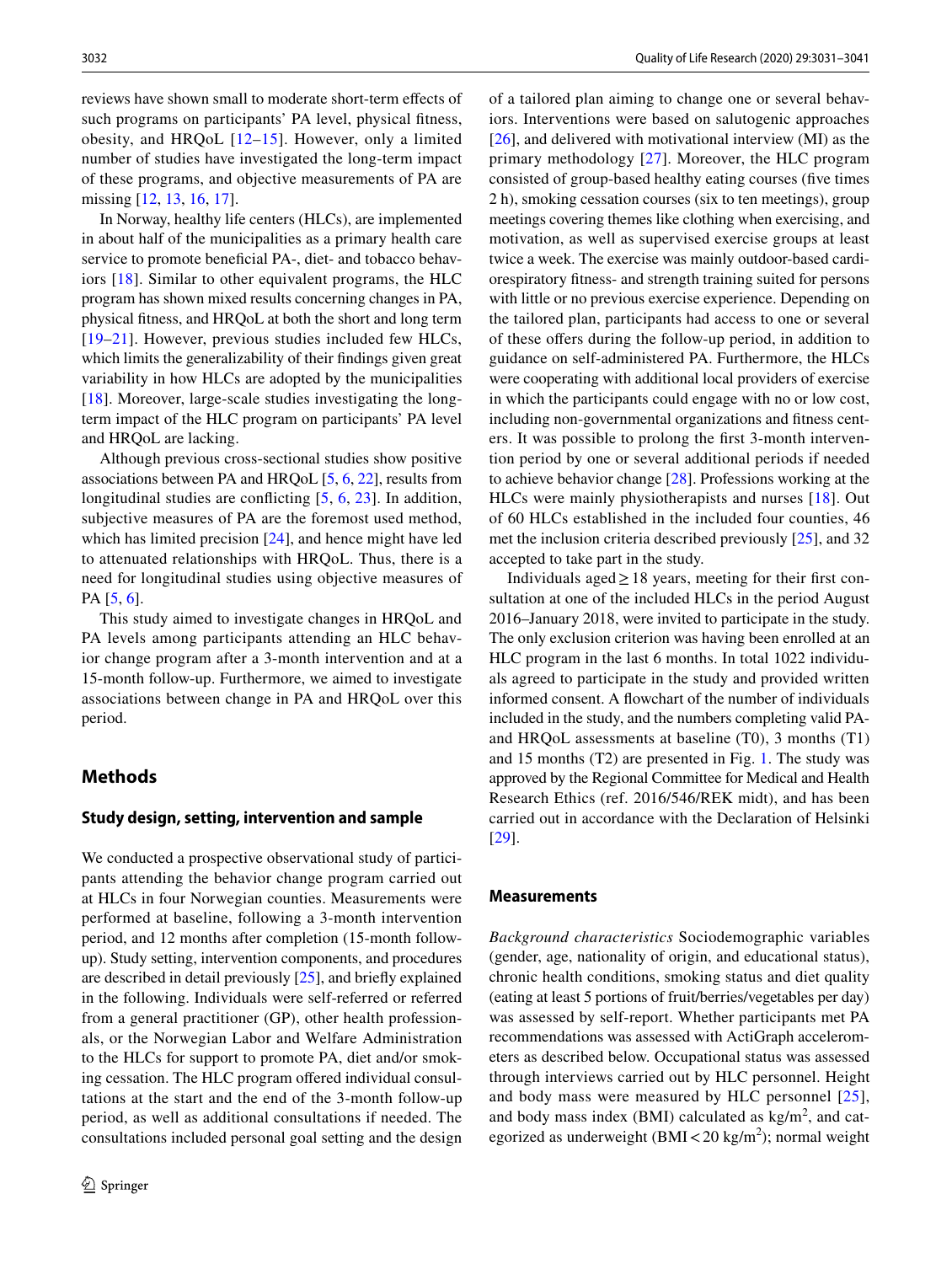

<span id="page-2-0"></span>**Fig. 1** Flowchart of number of individuals included in the study. *PA* physical activity, *Valid PA* at least 4 valid days of PA assessment, *Valid SF-36* at least one dimension or health transition with ≥ 50% items completed

 $(20-24.9 \text{ kg/m}^2)$ ; overweight  $(25-29.9 \text{ kg/m}^2)$ ; and obese  $(\geq 30 \text{ kg/m}^2)$  [[30\]](#page-9-15).

*Health-related quality of life* was measured by the Medical Outcome Short Form (MOS SF-36), version 1.0, translated and validated to the Norwegian population [[31](#page-9-16), [32](#page-9-17)]. SF-36 measures eight dimensions of quality of life through 35 items and one additional item measuring health transition (current perceived health compared to one year ago). The eight dimensions are physical functioning, role limitations due to physical health problems, bodily pain, general health, vitality, social functioning, role limitations due to emotional problems and mental health in general. The scores within all dimensions were calculated and transformed to a 0 (lowest health status)–100 (highest health status) scale, and missing items were handled according to the original manual if at least 50% of the items within the same dimension was competed [\[33](#page-9-18)]. Based on previous work on clinical populations, clinically important changes were considered at  $a \geq 5$ -point diference [\[5](#page-8-3), [34](#page-9-19)[–37](#page-9-20)].

*Physical activity (PA) level* was measured by ActiGraph GT3X+accelerometers (ActiGraph, LLC, Pensacola, Florida, USA) sent by mail, with instructions of wearing the device on the right hip for seven consecutive days. Accelerometers were initialized using the ActiLife software (v 6.13.3, ActiGraph) with a sampling frequency of 30 Hz. The same software was used to download and process the PA data with a normal fltering option using 10-s epochs. Nonwear time was defned as a minimum of 60 consecutive min with zero counts, with allowance of up to 2 min of non-zero

counts. Wear criteria for a valid measurement was set to at least 10 h of wear time per day for at least 4 days. Intensityspecifc PA was calculated from the vertical axis using the Troiano cut-points [\[38](#page-9-21)] to determine sedentary time (min/ day) as<100 counts per min (cpm), light-intensity PA (LPA, min/day) as 100–2019 cpm, moderate-intensity PA (MPA, min/day) as 2020–5998 cpm, moderate-to-vigorous-intensity PA (MVPA, min/day) as  $\geq$  2020 counts per minute (cpm), and vigorous-intensity PA (VPA, min/day as  $\geq$  5999 cpm). We also reported overall PA (average cpm), the number of steps per day, and MVPA accumulated in 10 min bouts allowing for 2 min drop time (min/day). MVPA accumulated in bouts was used to determine the proportion of participants meeting the 150 min MVPA/week PA recommendation, defined as achieving an average of  $\geq$  21.4 min/day.

*Intervention characteristics* were assessed by retrospective interviews and reported by HLC personnel: Referral institution, primary reasons for referral (PA, diet or smoking cessation, with possibilities of reporting more than one primary reason), and number of intervention periods after the frst 3-month intervention.

## **Statistics**

Descriptive continuous data are presented as means (standard deviation, SD) and categorical data as frequencies (numbers, n), or medians (interquartile range, IR). Diferences between completers (completing either valid SF-36 and/or PA measurement(s) at T2 ( $n = 524$ ) and drop-outs ( $n = 473$ ),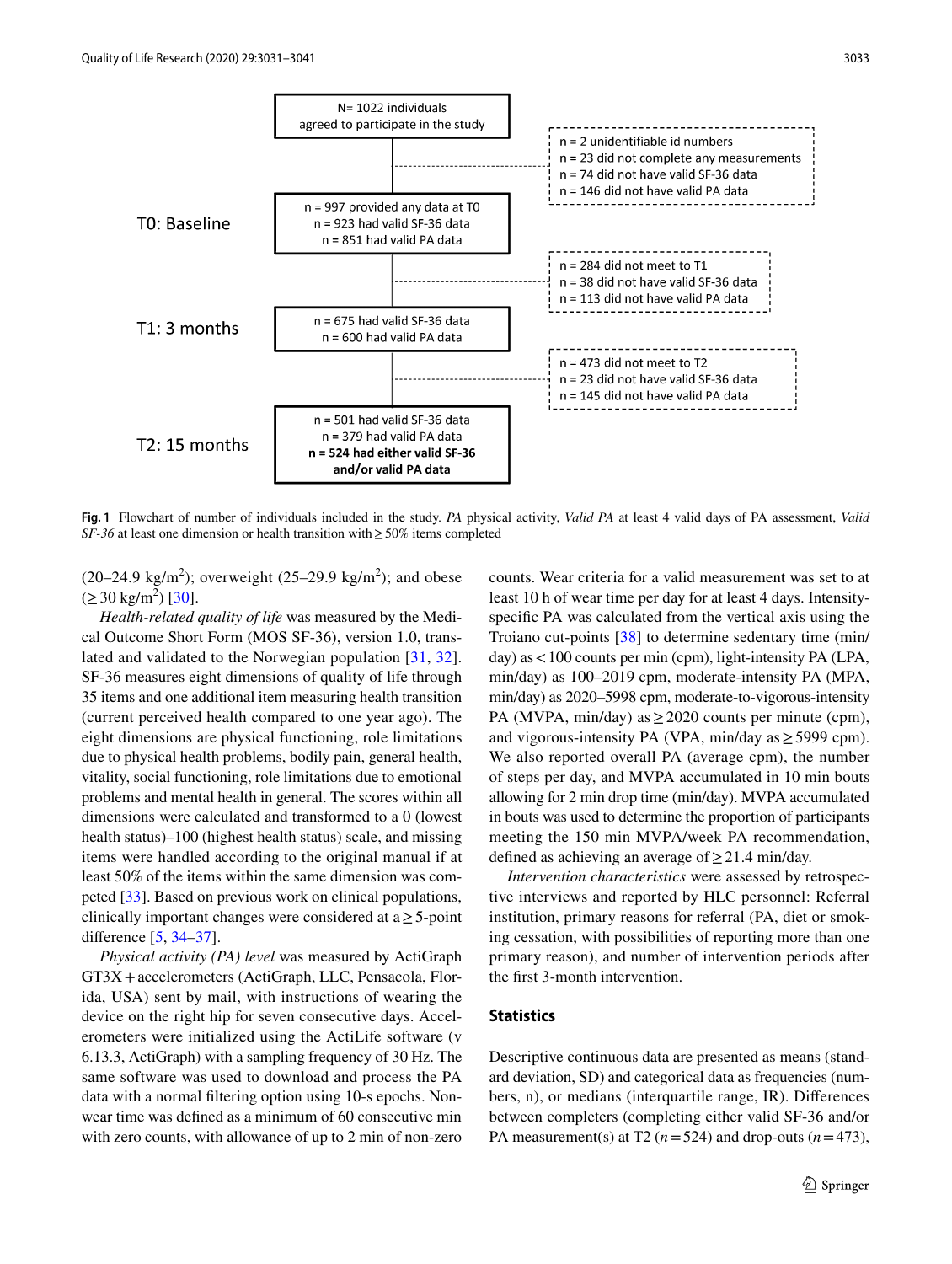were analyzed by using a linear mixed model (LMM) for continuous or ordinal outcome variables, or generalized estimating equations (GEE) for dichotomous outcome variables [[39\]](#page-9-22). Changes between the three time points (T0–T1, T1–T2, and T0–T2) were analyzed using an LMM. LMM handles missing data using maximum likelihood estimation and by using all available data for each individual at each test time point  $[40, 41]$  $[40, 41]$  $[40, 41]$  $[40, 41]$ . We determined the main effect of time for each outcome using separate models, including random intercepts of subject and HLC. Within models ftted with PA outcomes, we additionally adjusted for season and wear time. We also added whether participants completed one or more intervention periods to this model to determine whether multiple periods infuenced changes over time. Change over time  $(\Delta)$  is presented as unstandardized regression coefficients  $(B)$ , with 95% confidence intervals (CIs). The clustering efects of subjects and HLCs are presented as Intraclass correlation coefficients (ICCs). Associations between changes in PA variables (continuous, independent variables) and changes in HRQoL dimensions (continuous, dependent variables) were investigated by associating change scores ( $\Delta$  T0–T1,  $\Delta$  T1–T2 and  $\Delta$  T0–T2) in separate LMM models. HLC was included as a random intercept, and we adjusted for change in wear time and value from the frst test time point (T0 or T1 as appropriate) of the outcome in each model. Associations are presented as unstandardized regression coefficients  $(B)$ , 95% CIs, and statistical significance levels ( $p$ -values  $\leq 0.05$  indicated statistically signifcant fndings). All analyses were performed using IBM Statistics for Windows, Version 26.0 (SPSS Inc., Chicago, Illinois, USA).

## **Results**

#### **Participant characteristics**

A total of 524 participants (51% of individuals included at baseline) completed either valid SF-36 and/or valid PA measurements at the 15-month follow-up and were included in the analysis (Fig. [1\)](#page-2-0). Participants were 18–83 years of age, mostly women (70%) with Norwegian origin (92%) and had a median of two chronic conditions (IR 2) (Table [1\)](#page-3-0).

While 53% of the participants received one intervention period, respectively, 23%, 10%, 6%, and 3% received 2, 3, 4, and 5 intervention periods over the 15 months, whereas 5% did not report their number of additional periods.

Participants completing the 15-month follow-up (*n*=524) did not differ from the drop-outs  $(n=473)$  regarding gender  $(p=0.151)$ , BMI ( $p=0.665$ ) or number of chronic conditions  $(p=0.373)$ . However, participants completing the 15-month follow-up were older  $(p < 0.001)$  and were more likely to be retired  $(p < 0.001)$ , to be of Norwegian origin <span id="page-3-0"></span>**Table 1** Baseline characteristics of the Norwegian healthy life centers' study sample (2016**–**2018), *n*=524

| Variables                                       | $\%$ (n)    |
|-------------------------------------------------|-------------|
| Age (years) (SD)                                | 52.7 (13.8) |
| <b>Educational level</b>                        |             |
| Primary school, 0-10 years                      | 16.6(86)    |
| High school, 11-13 years                        | 47.8 (248)  |
| College/university, $\leq$ 3 years              | 20.2 (105)  |
| College/university, > 3 years                   | 15.4 (80)   |
| Occupational status <sup>a</sup>                |             |
| Working <sup>b</sup>                            | 41.8 (218)  |
| Sick-leave <sup>b</sup>                         | 15.4 (80)   |
| Social-benefits <sup>b</sup>                    | 38.8 (202)  |
| Retired                                         | 19.2 (100)  |
| Student                                         | 0.8(4)      |
| Other                                           | 4.2(22)     |
| Health status                                   |             |
| BMI $(kg/m2)$ (SD)                              | 32.3(7.0)   |
| Underweight                                     | 0.6(3)      |
| Normal weight                                   | 12.7(64)    |
| Overweight                                      | 25.9 (130)  |
| Obese                                           | 60.8 (305)  |
| Chronic conditions <sup>a</sup>                 |             |
| No disease                                      | 10.1(52)    |
| NCD risk factors                                | 59.6 (310)  |
| Musculoskeletal disorders                       | 42.0 (217)  |
| <b>NCDs</b>                                     | 31.5 (164)  |
| Mental disease                                  | 24.8 (128)  |
| Other diseases                                  | 13.2(68)    |
| Smoking                                         | 20.0 (103)  |
| Not meeting diet recommendation <sup>c</sup>    | 75.4 (386)  |
| Not meeting PA recommendations <sup>d</sup>     | 80.0 (419)  |
| Sum of risk behaviors (PA, diet and/or smoking) |             |
| $\mathbf{0}$                                    | 5.3(27)     |
| 1                                               | 27.9 (141)  |
| 2                                               | 52.8 (267)  |
| 3                                               | 14.0(71)    |
| Referral institution                            |             |
| GP                                              | 55.2 (285)  |
| Others                                          | 22.9 (118)  |
| Self-referred                                   | 17.4 (90)   |
| Labor and welfare administration                | 4.5(23)     |
| Primary behavior to change <sup>a</sup>         |             |
| PA                                              | 90.8 (473)  |
| Diet                                            | 34.4 (178)  |
| Tobacco                                         | 2.7(14)     |

*SD* standard deviation, *BMI* Body Mass Index, *NCD* non-communicable disease, *PA* physical activity, *GP* general practitioner

a Possible to report more than one status/condition/behavior <sup>b</sup>Full- or part-time

c Five portions of fruits or vegetables per day on average

d 150 min moderate- and vigorous PA/week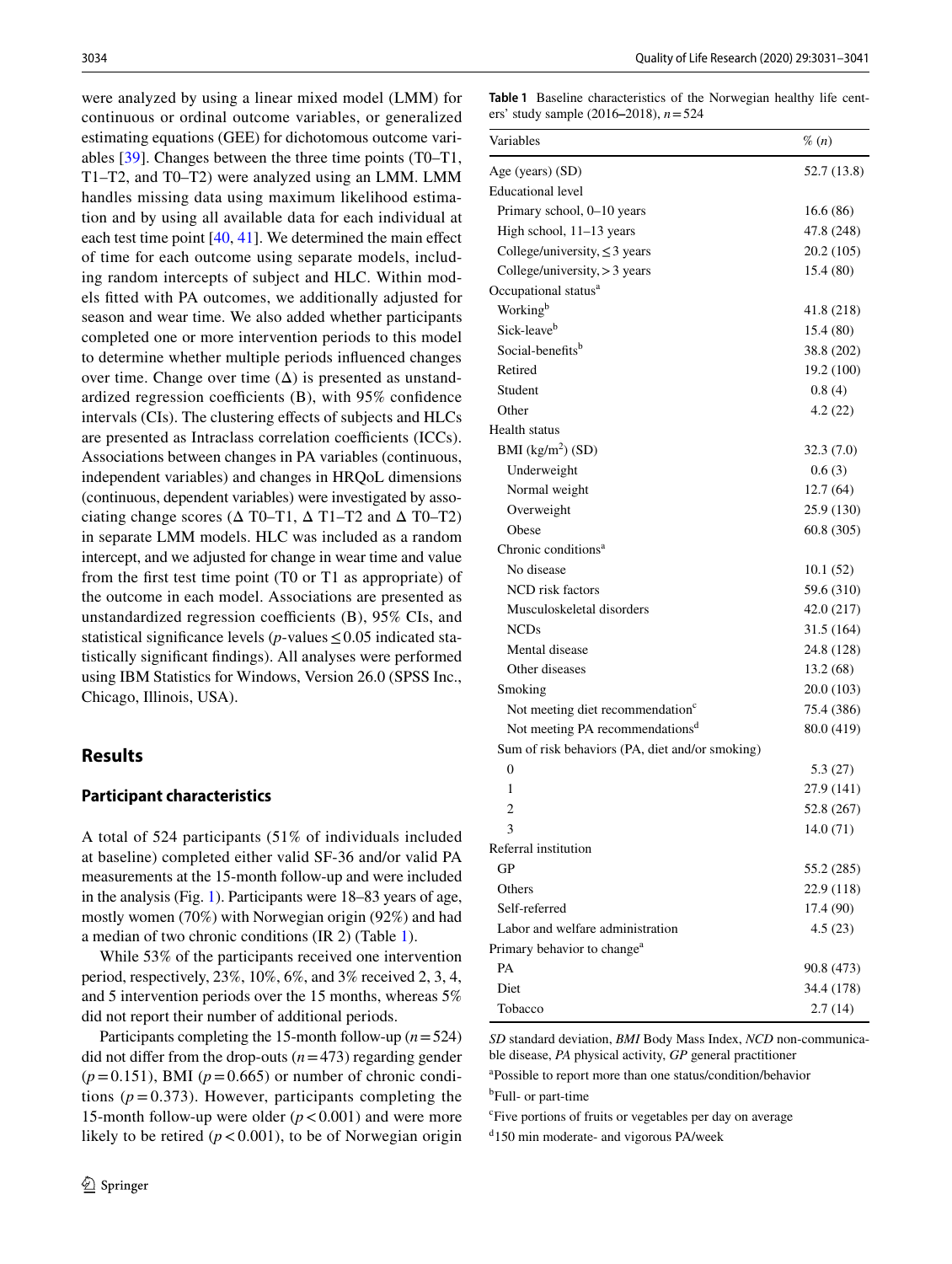$(p=0.001)$ , to have higher education  $(p=0.004)$ , to have non-communicable diseases (NCDs)  $(p=0.042)$ , and to be a non-smoker  $(p < 0.001)$ , whereas they were less likely to be a student ( $p = 0.032$ ), to be on sick-leave ( $p = 0.035$ ), or to have a mental disease  $(p=0.003)$  compared to drop-outs.

# **Change in health‑related quality of life**

HRQoL improved statistically signifcantly from baseline to the 3-month follow-up within all dimensions, ranging from a mean of 3.1 points increase in bodily pain to 9.9 points increase in role physical (Table [2\)](#page-4-0). The improvement was maintained for all dimensions, except for mental health showing a further improvement from 3- to 15-month followup. The changes observed at 15 months were above a 5-point diference within all dimensions except for physical func tioning and bodily pain. While health transition increased from baseline to 3-month follow-up, it declined between 3- and 15-month follow-ups but showed an overall increase from baseline to 15-month follow-up (Table [2\)](#page-4-0). Changes were similar for participants attending only one 3-month intervention period and participants attending multiple intervention periods (all  $p > 0.076$ ).Change in physical activity.

While PA levels generally increased, and SED decreased, from baseline to 3 months, PA levels decreased, and SED increased, from 3 to 15 months (Table [3\)](#page-5-0). From baseline to 15-month follow-up there were no statistically signif cant changes in PA, except for a decline in time spent in 10 min bouts of MVPA. Changes were similar for partici pants attending one or multiple intervention periods (all *p*>0.192).

## **Associations between change in physical activity and change in health‑related quality of life**

Overall, changes in PA were positively associated, and SED negatively, with changes in all HRQoL dimensions, except for role emotional (Table [4](#page-6-0)).

Regarding intensity-specific PA, associations were strongest and most consistent across HRQoL dimensions for MVPA. While a 1 min/day increased level of MVPA was associated with improvements of 0.11–0.24 points HRQoL (physical functioning, role physical, bodily pain, general health, vitality, and social functioning), the same amount of LPA (positively) and SED (negatively) was associated with changes of 0.03–0.08 points HRQoL (physical functioning, general health (only SED), vitality, social functioning, and mental health).

Furthermore, an increase of 1000 steps/day was associ ated with an improvement of 0.84–3.23 points HRQoL (all dimensions except for role emotional) (Table [4\)](#page-6-0).

|                                                                            | Mean (SD) scores |                                                      |             | Change scores over time B (95% CI), $p$ |                |                                                                                                                                                                                                      |                |                   |               | <b>CC</b> |      |
|----------------------------------------------------------------------------|------------------|------------------------------------------------------|-------------|-----------------------------------------|----------------|------------------------------------------------------------------------------------------------------------------------------------------------------------------------------------------------------|----------------|-------------------|---------------|-----------|------|
| <b>HROoL</b>                                                               |                  | Baseline (T0) $\,$ 3 months (T1) $\,$ 15 months (T2) |             | TO-T1                                   | $\overline{a}$ | $T1-T2$                                                                                                                                                                                              | $\overline{a}$ | TO-T2             | p             | Subject   | HLC  |
| Dimensions                                                                 |                  |                                                      |             |                                         |                |                                                                                                                                                                                                      |                |                   |               |           |      |
| Physical functioning                                                       | 74.9 (17.8)      | 78.0 (19.7)                                          | 78.1 (19.9) | 3.3(1.9, 4.6)                           | &0.001         | $0.2 (-1.5, 1.2)$                                                                                                                                                                                    | 0.796          | 3.1(1.8, 4.5)     | & 0.001       | 0.66      | 0.02 |
| Role physical                                                              | 49.5 (42.0)      | 58.6 (43.3)                                          | 62.3(42.1)  | 9.9(6.4, 13.4)                          | < 0.001        | $3.2(-0.4, 6.7)$                                                                                                                                                                                     | 0.082          | 13.1 (9.6, 16.6)  | ${}_{0.001}$  | 0.54      | 0.02 |
| Bodily pain                                                                | 54.6 (27.7)      | 57.3 (27.8)                                          | 58.5 (27.7) | 3.1(1.0, 5.2)                           | 0.004          | $0.9(-1.2, 3.1)$                                                                                                                                                                                     | 0.391          | 4.0(1.9, 6.1)     | &0.001        | 0.63      | 0.00 |
| General health                                                             | 53.9 (22.5)      | 59.5 (22.8)                                          | 59.8 (22.2) | 5.8(4.3, 7.4)                           | ${}_{<0.001}$  | $0.4 (-1.1, 2.0)$                                                                                                                                                                                    | 0.582          | 6.3(4.7, 7.8)     | ${}_{0.001}$  | 0.66      | 0.03 |
| Vitality                                                                   | 42.4 (20.5)      | 47.5 (20.9)                                          | 47.9 (20.5) | 5.3 (3.6, 7.0)                          | ${}_{<0.001}$  | $0.4 (-1.3, 2.1)$                                                                                                                                                                                    | 0.626          | 5.7(4.1, 7.4)     | ${}_{<0.001}$ | 0.55      | 0.02 |
| Social functioning                                                         | 69.9(29.1)       | 76.4 (25.5)                                          | 76.6 (26.9) | 6.5(4.4, 8.6)                           | ${}_{<0.001}$  | $0.3 (-1.8, 2.5)$                                                                                                                                                                                    | 0.777          | 6.8(4.7, 8.6)     | &0.001        | 0.57      | 0.03 |
| Role emotional                                                             | 64.8 (42.3)      | 73.8 (38.4)                                          | 76.1 (37.2) | 8.7 (4.9, 12.5)                         | 0.001          | $2.4 (-1.4, 6.2)$                                                                                                                                                                                    | 0.219          | (1.1(7.3, 14.9))  | ${}_{0.001}$  | 0.35      | 0.04 |
| Mental health                                                              | 69.3 (20.3)      | 73.0 (18.5)                                          | 74.1 (18.6) | 3.6(2.2, 5.0)                           | 0.001          | 1.5(0.1, 2.9)                                                                                                                                                                                        | 0.038          | 5.1 $(3.7, 6.4)$  | ${}_{<0.001}$ | 0.63      | 0.03 |
| Health transition                                                          | 51.0 (39.6)      | 69.8 (26.0)                                          | 66.3 (26.8) | 19.5 (16.5, 22.6)                       | & 0.001        | $-4.0(-7.1,-0.9)$                                                                                                                                                                                    | 0.011          | 15.5 (12.5, 18.5) | 0.001         | 0.19      | 0.01 |
| Mean (SD) scores derived from descriptive statistics. Change               |                  |                                                      |             |                                         |                | scores over time (B, 95% CI, p, and ICC) derived from linear mixed models accounting for random intercepts of subject and HLC.                                                                       |                |                   |               |           |      |
| linically important changes are considered at $a \geq 5$ -point difference |                  |                                                      |             |                                         |                |                                                                                                                                                                                                      |                |                   |               |           |      |
|                                                                            |                  |                                                      |             |                                         |                | HLC healthy life center, HRQoL health-related quality of life, SD standard deviation, CI confidence interval, ICC intraclass correlation coefficient, Test time points: T0 Baseline, T1 3 months, T2 |                |                   |               |           |      |

**Table 2** Change in Health-related quality of life (HRQoL) scores (0–100) from baseline to 15-month follow-up among Norwegian HLC participants (*n*=501)

**Table 2** Change in Health-related quality of life (HRQoL) scores (0-100) from baseline to 15-month follow-up among Norwegian HLC participants ( $n = 501$ )

15 months

<span id="page-4-0"></span>15 months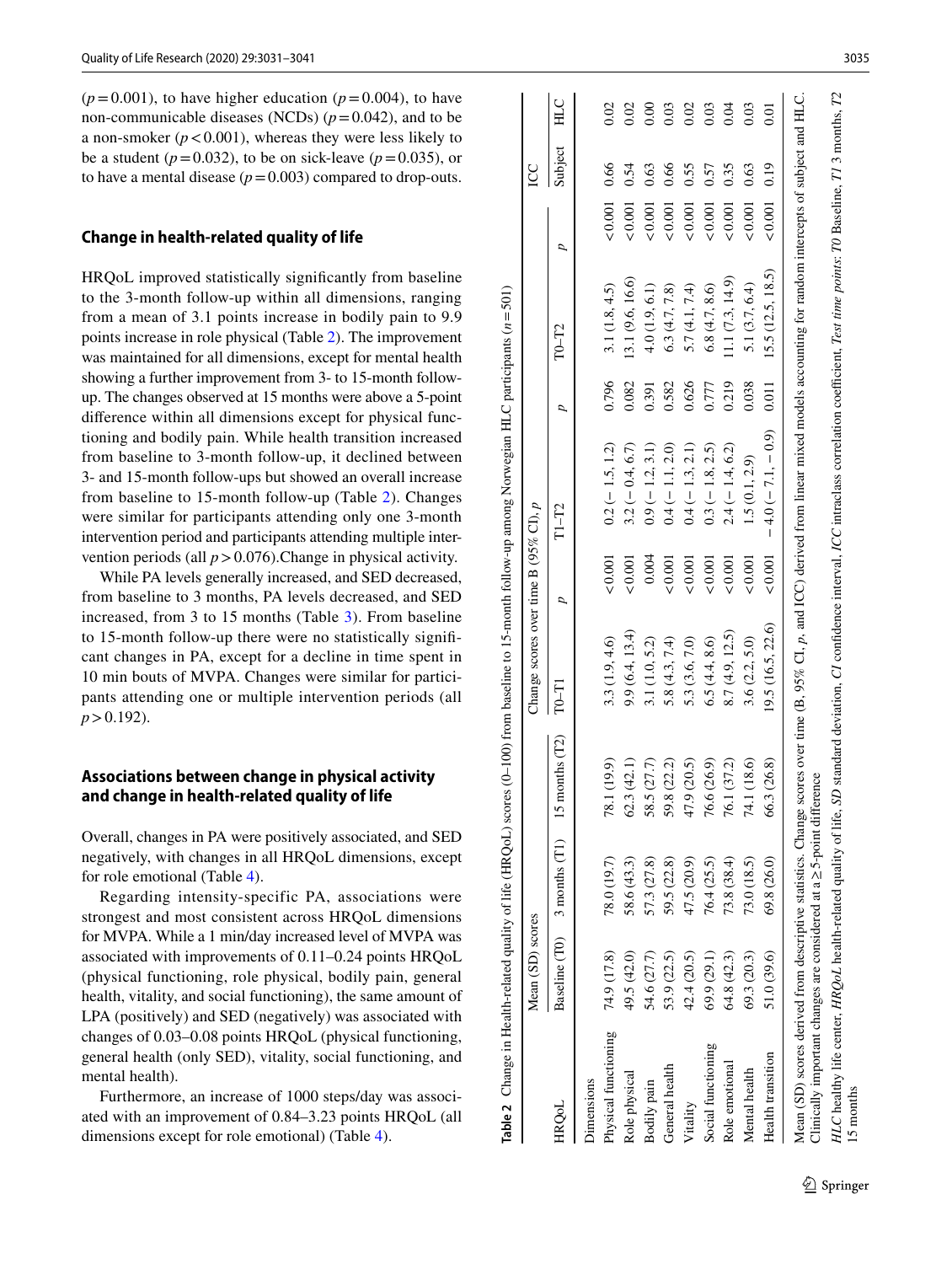|                                      | Mean (SD) values    |             |                                                  | Change over time B (95% CI), $p$ |                |                             |                |                                         |             | SC          |       |
|--------------------------------------|---------------------|-------------|--------------------------------------------------|----------------------------------|----------------|-----------------------------|----------------|-----------------------------------------|-------------|-------------|-------|
| PA outcomes                          |                     |             | Baseline $(T0)$ 3 months $(T1)$ 15 months $(T2)$ | TO-TI                            | $\overline{a}$ | $T1-T2$                     | $\overline{a}$ | $T0-T2$                                 |             | Subject HLC |       |
| SED (min/day)                        | 618 <sub>(70)</sub> | 609 (76)    | (73)<br>Ğ                                        | $-6.2 (-11.2, -1.2)$             | 0.016          | 6.4(1.9, 10.8)              |                | $0.005$ $0.2 (-4.8, 5.1)$               | 0.950 0.655 |             | 0.053 |
| LPA (min/day)                        | 177 (50)            | 183 (53)    | 181 (56)                                         | $4.1 (-0.2, 8.3)$                | 0.060          | $-2.4 (-6.2, 1.4)$          | 0.215          | $1.7 (-2.5, 5.9)$                       | 0.428       | 0.588       | 0.115 |
| MPA (min/day)                        | 35.4 (21.6)         | 38.0 (23.5) | 34.2 (22.6)                                      | 2.1(0.1, 4.0)                    | 0.043          | $-3.9(-5.7, -2.1)$          |                | (10, 0.0, 0.1)                          | 0.061 0.665 |             | 0.018 |
| MVPA (min/day)                       | 36.2 (22.3)         | 39.0 (24.4) | 35.1 (23.5)                                      | $2.0(-0.0, 4.1)$                 | 0.051          | $-4.0(-5.8,-2.2)$           | & 0.001        | $-2.0(-4.0, 0.1)$                       | 0.057       | 0.667       | 0.016 |
| VPA (min/day)                        | 0.9(2.7)            | 1.0(2.1)    | 0.9(2.2)                                         | $-0.0(-0.3, 0.2)$                | 0.866          | $-0.1(-0.3, 0.1)$           |                | $0.483 - 0.1(-0.4, 0.1)$                | 0.424       | 0.550       | 0.000 |
| MVPA bouts ( $min/day$ ) 11.4 (15.4) |                     | 12.5(15.0)  | 9.7 (15.8)                                       | $0.8 (-0.8, 2.4)$                | 0.334          | $-2.7(-4.1,-1.3)$           |                | $(0.001 - 1.9(-0.3, -3.5))$ 0.018 0.522 |             |             | 0.071 |
| Overall PA (cpm)                     | 283 (117)           | 301 (130)   | 282 (127)                                        | 12.5(1.6, 23.4)                  | 0.025          | $-19.4(-29.0,-9.7)$         |                | (17.7, 3.9)                             | 0.210       | 0.693       | 0.003 |
| Steps (number/day)                   | 6121 (2569)         | 6618 (2785) | 6266 (2809)                                      | 418 (199, 636)                   |                | $(1.001 - 371(-565, -178))$ | 0.001          | $47 (- 170, 263)$ 0.672 0.704           |             |             | 0.015 |

HLC healthy life center, PA physical activity, SED sedentary time, LPA light PA, MPA moderate PA, MVPA moderate and vigorous PA, VPA vigorous PA, cpm counts per minute, SD standard

HLC healthy life center, PA physical activity, SED sedentary time, LPA light PA, MPA moderate PA, MVPA moderate and vigorous PA, VPA vigorous PA, cpm counts per minute, SD standard

deviation, *CI* confdence interval, *ICC* intraclass correlation coefcient, *Test time points*: *T0* Baseline, *T1* 3 months, *T2* 15 months

deviation, CI confidence interval, ICC intraclass correlation coefficient, Test time points; TO Baseline, T1 3 months, T2 15 months

<span id="page-5-0"></span><sup>2</sup> Springer

#### **Discussion**

The present study showed that HRQoL was improved after participation at a 3-month HLC behavior change program within the primary care. Changes for several HRQoL dimensions are regarded as clinically relevant, and the immediate improvements were maintained 12 months later. Although we found no change in PA level over the long term, changes in PA and HRQoL over the intervention period and the long-term follow-up were positively associ ated. These fndings indicate that participants increasing their PA levels were more likely to improve their HRQoL.

Our results demonstrating small initial improvements in PA levels immediately after the behavior change interven tion, however, not maintained in the long term, are in line with previous studies of such programs within the primary care [[12](#page-8-8), [13](#page-9-1), [15](#page-9-0)]. Thus, our results derived from acceler ometry, confrm previous fndings derived from self-report instruments and strengthen previous research indicating that behavior change programs within primary care have limited long-term impact on participant's PA level.

However, the participants' HRQoL improved statisti cally signifcantly across all the eight measured HRQoL dimensions, as well as in health transition, following the 3-month intervention. All improvements were main tained at the 15-month follow-up, with even additional improvements in mental health. For all dimensions except for physical functioning and bodily pain, the long-term changes were above a 5-point diference, which has been considered clinically important [[5,](#page-8-3) [34](#page-9-19)–[36](#page-9-24)]. Previous evidence on primary care PA programs' impact on HRQoL is [mix](#page-8-8)[ed.](#page-9-2) [Alth](#page-9-25)[oug](#page-9-20)[h so](#page-10-1)[me](#page-10-2) studies have found positive impact [[12](#page-8-8), [16](#page-9-2), [20,](#page-9-25) [37,](#page-9-20) [42–](#page-10-1)[44\]](#page-10-2), our findings are in conflict with other studies showing minimal efects [[19](#page-9-5), [45](#page-10-3) –[48](#page-10-4)].

A major challenge when comparing results between studies of behavior change programs within primary care is the extensive variety of intervention components between countries, and even within countries [\[11,](#page-8-7) [49\]](#page-10-5). For example, the Swedish Physical Activity on Prescription model is mainly based on behavior consultations by GPs, or other health professionals within primary care, and a prescription to self-administered PA [\[13\]](#page-9-1), whereas Exer cise Referral Schemes in the UK mainly refer users to a third-party provider of exercise outside primary care [[11](#page-8-7)]. In the Norwegian HLC model, behavior change courses and consultations regarding diet and smoking cessation, in addition to PA, are organized both within the primary care and also in cooperation with other providers, in addi tion to encouraging self-administered exercise [[28](#page-9-13)]. The municipalities in Norway have furthermore adapted the HLC model diferently according to local competence and resources available [[18\]](#page-9-4). These variations may explain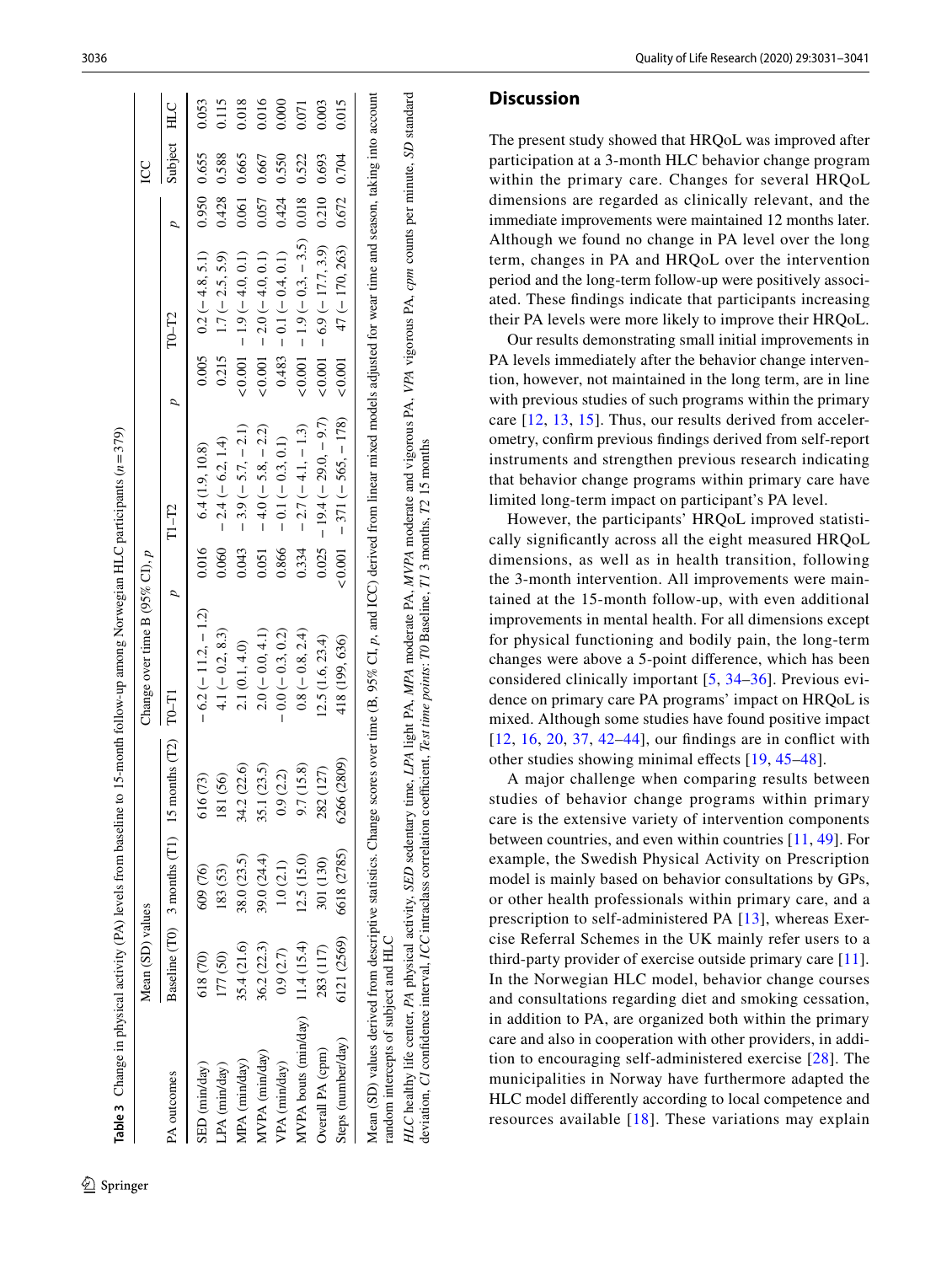| $\frac{1}{2}$<br>ļ<br>3<br>ī                                                   | $\frac{1}{2}$<br>しゅうし | Î<br>.<br>7<br>7 |  | $\frac{1}{2}$ |  | ;<br>;<br>; |  |  |
|--------------------------------------------------------------------------------|-----------------------|------------------|--|---------------|--|-------------|--|--|
| i<br>$\begin{array}{c}\n\bullet \\ \bullet \\ \bullet \\ \bullet\n\end{array}$ | j                     | l<br>Ï           |  |               |  |             |  |  |

|                | Table 4 Associations (B (95% CI)) between changes in MVPA, LPA, SED and Steps and changes in HRQoL dimensions' scores (0-100 scale)<br>among Norwegian HLC participants $(n=379)$ |                       |                       |                       |                                                                              |                      |                       |                         |
|----------------|-----------------------------------------------------------------------------------------------------------------------------------------------------------------------------------|-----------------------|-----------------------|-----------------------|------------------------------------------------------------------------------|----------------------|-----------------------|-------------------------|
|                | Physical functioning                                                                                                                                                              | Role physical         | Bodily pain           | General health        | Vitality                                                                     | Social functioning   | Role emotional        | Mental health           |
| MVPA (min/day) |                                                                                                                                                                                   |                       |                       |                       |                                                                              |                      |                       |                         |
| $T0-T1$        | $0.11(0.04, 0.17)*$                                                                                                                                                               | $0.24(0.06, 0.43)*$   | $0.15(0.04, 0.26)$ *  | $0.03(-0.06, 0.11)$   | $0.09(-0.01, 0.18)$                                                          | $0.12(0.01, 0.24)$ * | $0.11 (-0.07, 0.29)$  | $0.05 (-0.02, 0.13)$    |
| $T1-T2$        | $0.13(0.05, 0.22)*$                                                                                                                                                               | $0.23(0.01, 0.44)$ *  | $0.10 (-0.03, 0.23)$  | $0.12(0.03, 0.21)$ *  | $0.12(0.02, 0.22)$ *                                                         | $0.12 (-0.01, 0.24)$ | $-0.01(-0.21, 0.20)$  | $0.02 (-0.06, 0.10)$    |
| $T0-T2$        | $0.14(0.06, 0.23)*$                                                                                                                                                               | $0.13(-0.07, 0.33)$   | $0.11 (-0.01, 0.22)$  | 0.09(0.00, 0.17)      | $0.13(0.04, 0.22)^*$                                                         | $0.14(0.02, 0.26)$ * | $0.06 (-0.12, 0.24)$  | $0.04 (-0.04, 0.12)$    |
| LPA (min/day)  |                                                                                                                                                                                   |                       |                       |                       |                                                                              |                      |                       |                         |
| $T0-T1$        | $0.02 (-0.01, 0.06)$                                                                                                                                                              | $0.02 (-0.08, 0.12)$  | $0.02 (-0.03, 0.08)$  | $0.01 (-0.04, 0.05)$  | $0.04 (-0.01, 0.09)$                                                         | $-0.01(-0.06, 0.05)$ | $0.05 (-0.04, 0.15)$  | $0.03 (-0.01, 0.07)$    |
| $T1-T2$        | $0.08(0.03, 0.12)*$                                                                                                                                                               | $0.01 (-0.10, 0.11)$  | $-0.01(-0.08, 0.05)$  | 0.04(0.00, 0.08)      | $0.04 (-0.01, 0.08)$                                                         | $0.01 (-0.04, 0.07)$ | $-0.01(-0.10, 0.09)$  | $0.04(0.00, 0.09)*$     |
| $T0-T2$        | 0.04(0.00, 0.08)                                                                                                                                                                  | $0.06 (-0.04, 0.16)$  | $0.03 (-0.03, 0.09)$  | $0.03(-0.01, 0.07)$   | $0.06(0.01, 0.10)$ *                                                         | $0.06(0.00, 0.12)$ * | 0.09(0.00, 0.18)      | 0.03(0.00, 0.07)        |
| SED (min/day   |                                                                                                                                                                                   |                       |                       |                       |                                                                              |                      |                       |                         |
| $T0-T1$        | $-0.03 (-0.06, 0.00)$ *                                                                                                                                                           | $-0.06(-0.14, 0.02)$  | $-0.04 (-0.09, 0.00)$ | $-0.01 (-0.05, 0.03)$ | $-0.04 (-0.08, 0.00)*$                                                       | $-0.02(-0.07, 0.03)$ | $-0.06 (-0.13, 0.02)$ | $-0.03 (-0.06, 0.00)$   |
| $T1-T2$        | $*(70.0 - 1.110) - 80.000$                                                                                                                                                        | $-0.04 (-0.13, 0.05)$ | $0.01 (-0.06, 0.05)$  |                       | $-0.05(-0.08, -0.05(-0.05(-0.05)(-0.05(-0.05(0.02)$                          |                      | $0.01 (-0.08, 0.09)$  | $-0.03(-0.06, 0.00)$    |
| $T0-T2$        | $-0.05(-0.09, -0.02)^*$                                                                                                                                                           | $-0.06(-0.15, 0.02)$  | $-0.04 (-0.09, 0.01)$ |                       | $-0.07(-0.07, 0.000)$ + $-0.06(-0.10, -0.07)$ + $-0.07(-0.12, -0.12, -0.07)$ |                      | $-0.07(-0.15, 0.01)$  | $-0.04 (-0.07, 0.00)$ * |
| 1000 Steps/day |                                                                                                                                                                                   |                       |                       |                       |                                                                              |                      |                       |                         |
| $T0-T1$        | $0.96(0.31, 1.60)*$                                                                                                                                                               | $2.56(0.81, 4.32)*$   | $1.46(0.41, 2.51)$ *  | $0.66 (= 0.14, 1.46)$ | $1.17(0.30, 2.03)*$                                                          | $1.57(0.51, 2.63)*$  | $1.42 (-0.27, 3.11)$  | $0.84(0.14, 1.54)$ *    |
| $T1-T2$        | $2.15(1.31, 2.99)$ *                                                                                                                                                              | $3.23(1.11, 5.35)*$   | $1.50(0.23, 2.76)$ *  | $1.61(0.72, 2.49)$ *  | $1.63(0.67, 2.59)*$                                                          | $1.41(0.20, 2.62)$ * | $0.90(-1.13, 2.94)$   | $0.13 (-0.67, 0.94)$    |
| $T0-T2$        | $2.02(1.26, 2.79)*$                                                                                                                                                               | $1.67 (-0.15, 3.50)$  | $1.28(0.20, 2.35)*$   | $1.02(0.23, 1.81)$ *  | $1.56(0.74, 2.37)$ *                                                         | $1.55(0.45, 2.65)$ * | $1.62(-0.03, 3.27)$   | $0.54 (-0.19, 1.28)$    |
|                |                                                                                                                                                                                   |                       |                       |                       |                                                                              |                      |                       |                         |

T0-T2 2.02 (1.26, 2.79)\* 1.67 (- 0.15, 3.50) 1.28 (0.20, 2.35)\* 1.02 (0.23, 1.81)\* 1.56 (0.74, 2.37)\* 1.55 (0.45, 2.65)\* 1.62 (- 0.03, 3.27) 0.54 (- 0.19, 1.28)<br>Associations are presented as unstandardized regression coef Associations are presented as unstandardized regression coefcients (B) with associated 95% confdence intervals (CI) derived from linear mixed models including change-values of PA and HRQoL between two test time points, adjusted for change in accelerometer wear time and outcome value from the frst test point within the model, taking random intercept of the subject into account

MVPA moderate-to-vigorous-intensity physical activity (PA), LPA light -intensity PA, SED sedentary time, HRQoL health-related quality of life, HLC healthy life centers, Test time points: TO<br>Baseline, T1 3 months, T2 15 mon MVPA moderate-to-vigorous-intensity physical activity (PA), LPA light -intensity PA, SED sedentary time, HRQoL health-related quality of life, HLC healthy life centers, Test time points: TO Baseline, *T1* 3 months, *T2* 15 months

<span id="page-6-0"></span>\*Statistically significant associations at  $p < 0.05$ \*Statistically signifcant associations at *p*<0.05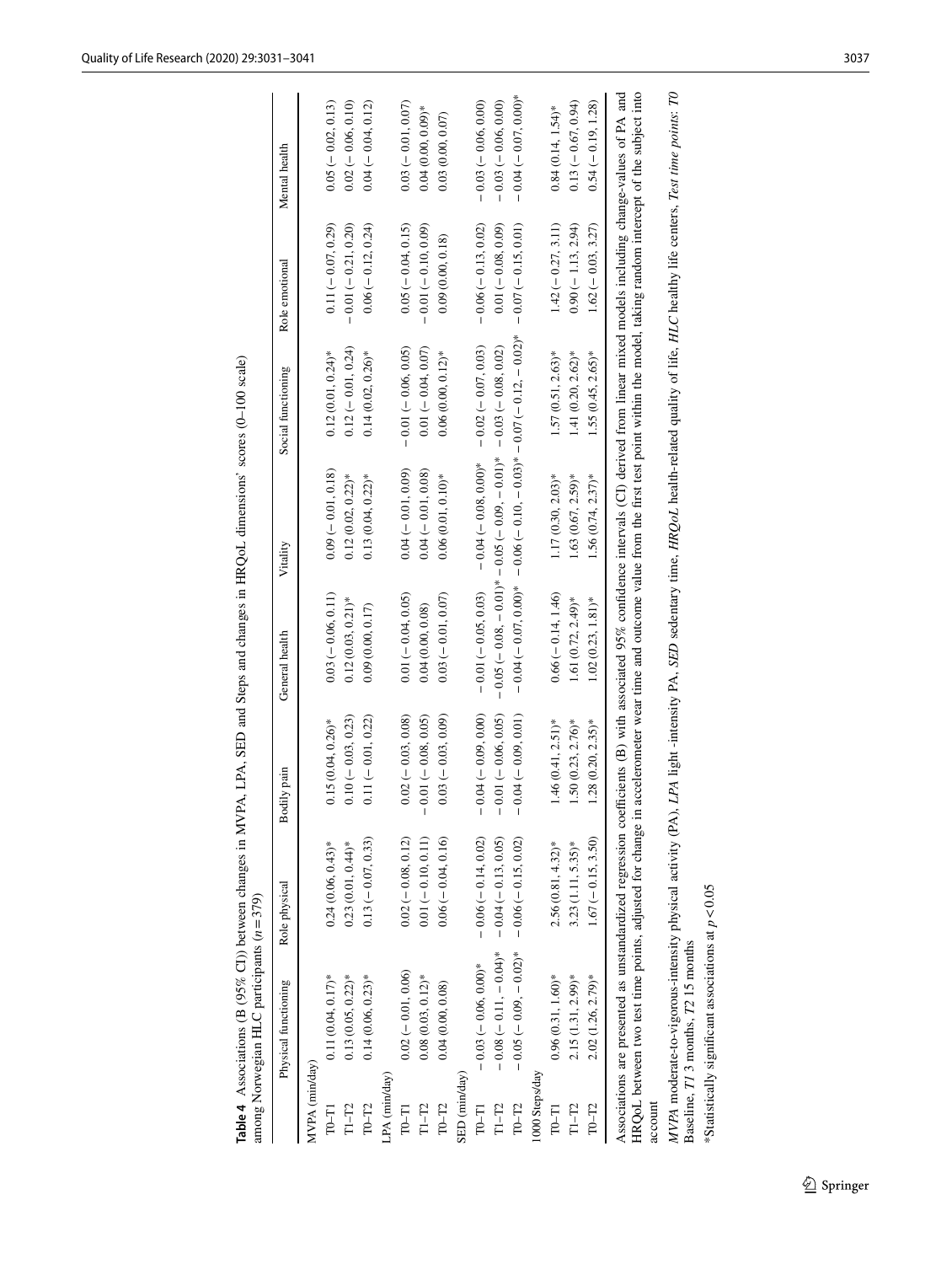some of the inconsistent findings among studies, and further investigation is needed to identify which specifc program features that are the most favorable for long-term success in improving participant's PA and HRQoL.

The HLC population report multiple chronic conditions and low HRQoL at baseline compared to the general population  $[22]$  $[22]$ . Furthermore, they report low self-efficacy and great psychological barriers to behavior change acquired from past life experiences [[50,](#page-10-6) [51](#page-10-7)]. Hence, their perceived change in quality of life is an important outcome of a health intervention [[52\]](#page-10-8). However, our finding that HRQoL improved over time, whereas PA did not, question the importance of PA for quality of life. Despite any covariation of these measures on a group level over the long-term, our weak positive associations between PA and HRQoL, suggest that relationship exist on an individual level. However, due to the observational design, we cannot draw any conclusion with regard to causality.

The fnding of positive associations between change in PA and change in HRQoL confrms our previous cross-sectional analysis of the relationship between PA and HRQoL within this population [[22](#page-9-7)]. The longitudinal analyses presented herein revealed additional associations with MVPA for several dimensions which were non-signifcant in the cross-sectional study. These results are interesting since previous cohorts have found weaker associations between MVPA or leisure-time PA and HRQoL in longitudinal analyses than in cross-sectional analyses [\[23](#page-9-8), [53\]](#page-10-9). The magnitude of associations observed in the current study ranged from 0.11 to 0.24 points improved SF-36 points per increased min/day of MVPA, corresponding to an increase of 1.1 to 2.4 points for every 10 min/day increase in MVPA (or about 1 h/week). Although this magnitude of association is relatively weak, it is larger than observed by previous studies (0.09 to 0.39 points increase in SF-36 points for every 1 h/ week increase of MVPA or leisure-time PA) [[23,](#page-9-8) [53](#page-10-9)]. Furthermore, we observed that an increase in PA corresponding to about 2000 steps per day was associated with more than 5 points improvement in HRQoL, which is considered as a clinically important change.

Although we cannot conclude with respect to the cause of the divergence in these studies' results, it is well-known that self-report methods to assess PA, as applied in the previous studies, have important limitations compared to objective PA assessment by accelerometry, as applied herein [\[23,](#page-9-8) [53](#page-10-9)]. Importantly, in two previous systematic reviews investigating associations between PA and HRQoL in adults, there was only one longitudinal study using accelerometry  $[5, 6]$  $[5, 6]$  $[5, 6]$  $[5, 6]$ . Subjective assessments of PA are known to be limited by certain biases such as recall- and social desirability biases,

and have limitations in measuring intensity-specifc and overall PA level precisely [\[54](#page-10-10)]. These measurement errors cause regression dilution bias and thus attenuated associations with health. Hence, the current study's fndings extend the previous knowledge about associations between PA and HRQoL within high-risk adults.

The main strengths of the present study are the large sample included, the long follow-up time, and the objective measurement of PA. Despite accelerometers' limitations in measuring certain types of PA, such as upper-body movement, cycling, and water-activities, accelerometry is superior to the use of subjective measurement methods [[24,](#page-9-9) [55\]](#page-10-11).

The lack of a true experimental design and a control group excludes the possibility of drawing causal conclusions. Moreover, the relatively high drop-out of individuals with certain characteristics limits the ability to generalize the fndings to groups with mental disorders, individuals being on sick-leave, younger individuals, and individuals with non-Norwegian origin. Moreover, those completing the long-term follow-up were likely individuals achieving more favorable results than those not providing data. Hence, the favorable changes observed might be over-estimated. However, the proportion of drop-out in the present study is comparable to previous observational studies of equivalent programs [[20,](#page-9-25) [43](#page-10-12)]. Finally, we did not correct for multiple comparisons. However, emphasis is placed on clinical rather than statistical signifcance in interpretation of results.

Our study showed no long-term changes in HLC participants' PA levels. Although previous controlled clinical trials of PA interventions have shown positive efects among healthy populations [\[56](#page-10-13)] and groups with specifc conditions [\[57](#page-10-14), [58](#page-10-15)], implementing such programs into a real-life setting is challenging, and the knowledge about effective interventions within primary care to achieve long-term efects among high-risk groups remains unclear [[12,](#page-8-8) [59](#page-10-16)]. The HLC population comprises a heterogeneous group with multiple health challenges [[22,](#page-9-7) [50](#page-10-6), [51](#page-10-7), [60](#page-10-17)]. Although group-based interventions enhancing social support have been found efective to promote PA [[61](#page-10-18)], tailoring group-based programs to suit all groups' requirements is demanding [[49\]](#page-10-5). Given the substantial psychological challenges among participants attending the HLC program [[50](#page-10-6), [51](#page-10-7)], the stafs' competence on how to promote socio-psychological health is of particular importance [[62\]](#page-10-19). Furthermore, extensive follow-up has been found more benefcial than less comprehensive interventions to achieve long-term behavior changes within high-risk groups [[49](#page-10-5), [59,](#page-10-16) [63](#page-10-20), [64\]](#page-10-21). Thus, we suggest that future studies should investigate the impact of the stafs' expertise on socio-psychological support and a comprehensive follow-up on HLC participants' PA level over the long term.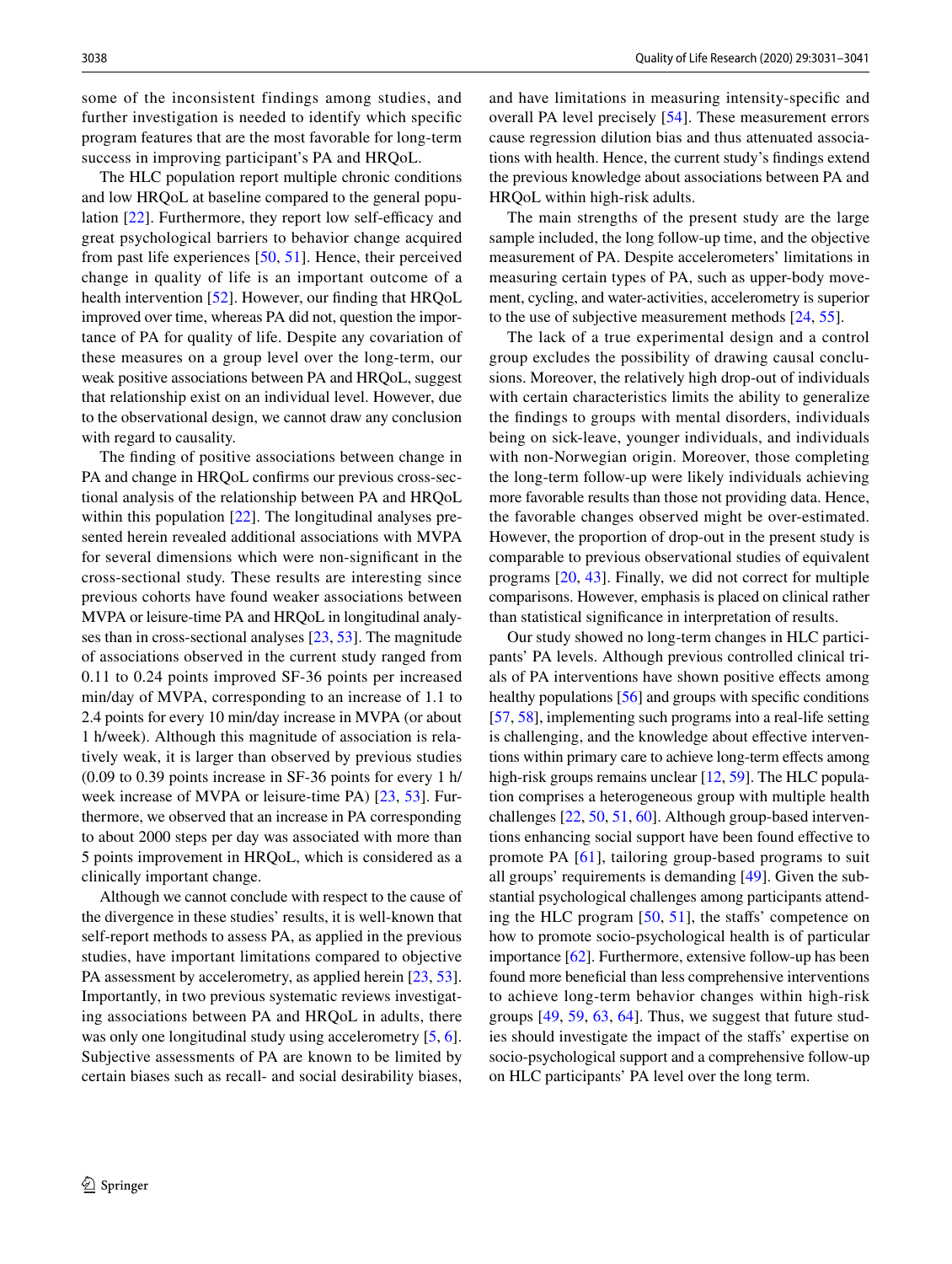# **Conclusion**

Participants at the Norwegian HLC behavior change program improved their HRQoL substantially over 15 months, although their PA level did not change. These results indicate that the program has an immediate positive impact on participants' quality of life that is maintained 12 months later. Furthermore, although the HLC program did not have a long-term impact on the participants' PA level, changes in PA were positively associated with changes in HRQoL. Thus, participants improving their PA level were more likely to improve their HRQoL. Hence, developing more efective intervention components to promote long-term changes in PA among high-risk groups could be benefcial to also promote HRQoL within this population. However, as both the HLC population and the HLC settings are highly heterogeneous, further studies are needed to investigate both individual and organizational predictors of success, to further develop efective behavior change programs targeting high-risk adults.

**Acknowledgements** Open Access funding provided by Western Norway University Of Applied Sciences. We will gratefully thank all individuals who participated in this study, and all HLC personnel who collected the data, for their enormous efforts and positive attitude. Furthermore, thanks to Kyrre Svarva, and all the master-, and bachelor students contributing to the data assembling.

**Author contributions** All authors were involved in the conceptualization, investigation, validation and data collection of the study. EEB and EAA performed the formal analysis. LMO was responsible for the study. LMO and EEB managed and coordinated the study. EEB drafted the manuscript, and all authors contributed to the review and editing.

**Funding** This work was funded by multiple funding bodies: The Norwegian Directorate of Health, Buskerud County Authority, Nordland County Authority, Sogn and Fjordane County Authority, and Trøndelag County Authority, the Norwegian University of Science and Technology, Møreforsking Molde, and Western Norway University of Applied Sciences.

**Data availability** Anonymous dataset is available from corresponding author upon request.

#### **Compliance with ethical standards**

**Conflict of interest** The authors have no conficts of interest.

**Ethical approval** The study was approved by the Regional Committee for Medical and Health Research Ethics (ref. 2016/546/REK midt), and has been carried out in accordance with the Declaration of Helsinki.

**Informed consent** Written informed consent was obtained from all individual participants included in the study.

**Open Access** This article is licensed under a Creative Commons Attribution 4.0 International License, which permits use, sharing, adaptation, distribution and reproduction in any medium or format, as long

as you give appropriate credit to the original author(s) and the source, provide a link to the Creative Commons licence, and indicate if changes were made. The images or other third party material in this article are included in the article's Creative Commons licence, unless indicated otherwise in a credit line to the material. If material is not included in the article's Creative Commons licence and your intended use is not permitted by statutory regulation or exceeds the permitted use, you will need to obtain permission directly from the copyright holder. To view a copy of this licence, visit<http://creativecommons.org/licenses/by/4.0/>.

# **References**

- <span id="page-8-0"></span>1. GBD Risk Factor Collaborators. (2018). Global, regional, and national comparative risk assessment of 84 behavioural, environmental and occupational, and metabolic risks or clusters of risks for 195 countries and territories, 1990–2017: A systematic analysis for the Global Burden of Disease Study 2017. *Lancet, 392*(10159), 1923–1994. [https://doi.org/10.1016/s0140](https://doi.org/10.1016/s0140-6736(18)32225-6) [-6736\(18\)32225-6](https://doi.org/10.1016/s0140-6736(18)32225-6).
- <span id="page-8-1"></span>2. Noble, N., Paul, C., Turon, H., & Oldmeadow, C. (2015). Which modifable health risk behaviours are related? A systematic review of the clustering of smoking, nutrition, alcohol and physical activity ('SNAP') health risk factors. *Preventive Medicine, 81*, 16–41. <https://doi.org/10.1016/j.ypmed.2015.07.003>.
- 3. Buck, D., & Frosini, F. (2012). *Clustering of unhealthy behaviours over time. Implications for policy and practice* (pp. 1–24). London: The King's Fund.
- <span id="page-8-2"></span>4. Adams, M. L., Grandpre, J., Katz, D. L., & Shenson, D. (2017). Linear association between number of modifable risk factors and multiple chronic conditions: Results from the Behavioral Risk Factor Surveillance System. *Preventive Medicine, 105*, 169–175. <https://doi.org/10.1016/j.ypmed.2017.09.013>.
- <span id="page-8-3"></span>5. Bize, R., Johnson, J. A., & Plotnikoff, R. C. (2007). Physical activity level and health-related quality of life in the general adult population: A systematic review. *Preventive Medicine, 45*(6), 401–415. [https://doi.org/10.1016/j.ypmed.2007.07.017.](https://doi.org/10.1016/j.ypmed.2007.07.017)
- <span id="page-8-9"></span>6. Pucci, G. C., Rech, C. R., Fermino, R. C., & Reis, R. S. (2012). Association between physical activity and quality of life in adults. *Revista de Saude Publica, 46*(1), 166–179.
- 7. Hunger, M., Thorand, B., Schunk, M., Döring, A., Menn, P., Peters, A., et al. (2011). Multimorbidity and health-related quality of life in the older population: Results from the German KORA-Age study. *Health and Quality of Life Outcomes, 9*(1), 53. [https](https://doi.org/10.1186/1477-7525-9-53) [://doi.org/10.1186/1477-7525-9-53](https://doi.org/10.1186/1477-7525-9-53).
- <span id="page-8-4"></span>8. Sullivan, P. W., Ghushchyan, V., Wyatt, H. R., Wu, E. Q., & Hill, J. O. (2007). Impact of cardiometabolic risk factor clusters on health-related quality of life in the US. *Obesity, 15*(2), 511–521. [https://doi.org/10.1038/oby.2007.580.](https://doi.org/10.1038/oby.2007.580)
- <span id="page-8-5"></span>9. World Health Organization. (2013). *Global action plan for the prevention and control of noncommunicable diseases 2013–2020*. Geneva: WHO.
- <span id="page-8-6"></span>10. Sallis, R. (2015). Exercise is medicine: A call to action for physicians to assess and prescribe exercise. *The Physician and Sportsmedicine, 43*(1), 22–26. [https://doi.org/10.1080/00913](https://doi.org/10.1080/00913847.2015.1001938) [847.2015.1001938](https://doi.org/10.1080/00913847.2015.1001938).
- <span id="page-8-7"></span>11. Lion, A., Vuillemin, A., Thornton, J. S., Theisen, D., Stranges, S., & Ward, M. (2018). Physical activity promotion in primary care: a Utopian quest? *Health Promotion International*. [https://](https://doi.org/10.1093/heapro/day038) [doi.org/10.1093/heapro/day038.](https://doi.org/10.1093/heapro/day038)
- <span id="page-8-8"></span>12. Campbell, F., Holmes, M., Everson-Hock, E., Davis, S., Buckley Woods, H., Anokye, N., et al. (2015). A systematic review and economic evaluation of exercise referral schemes in primary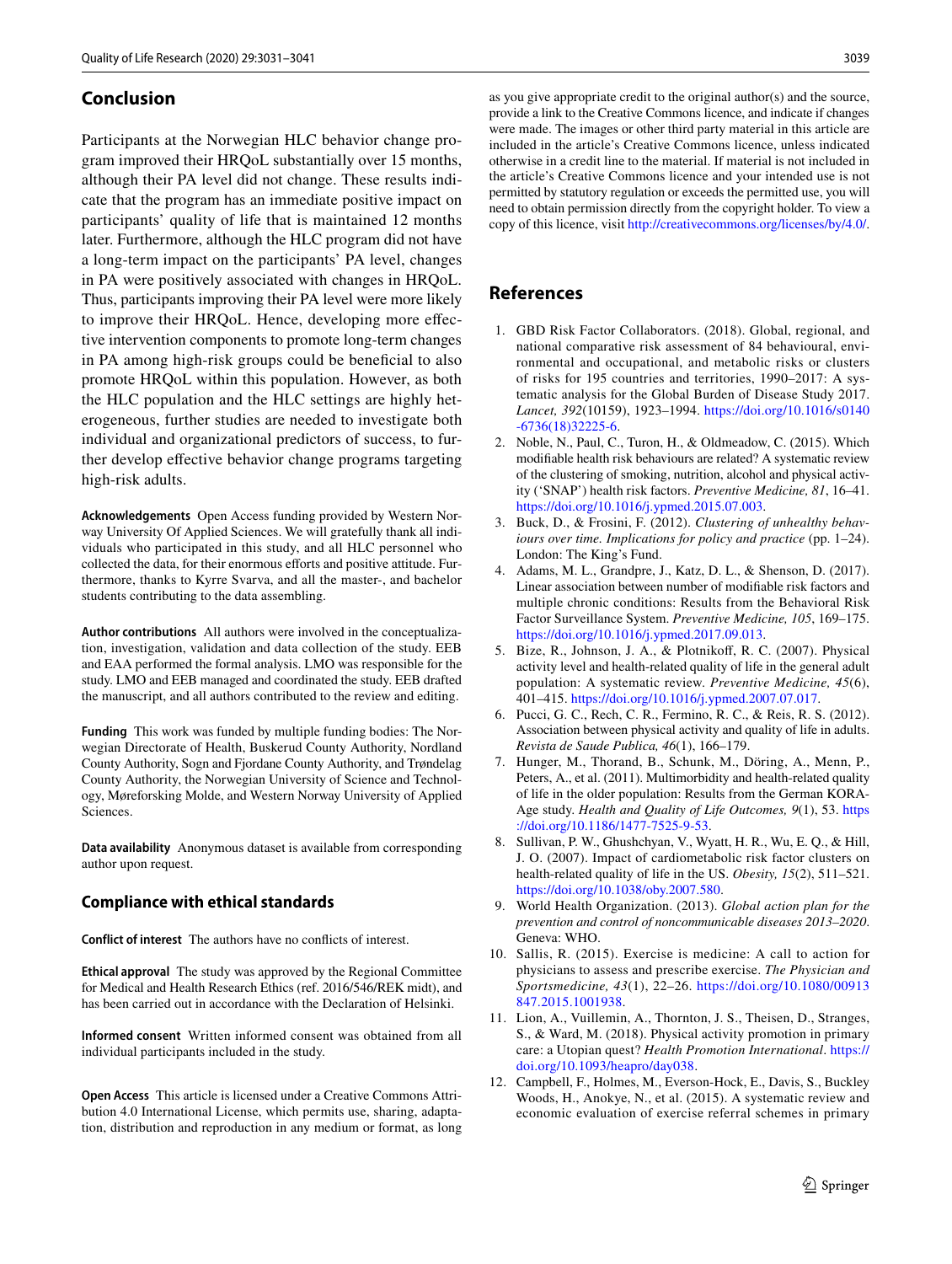care: A short report. *Health Technology Assessment, 19*(60), 1–110. [https://doi.org/10.3310/hta19600.](https://doi.org/10.3310/hta19600)

- <span id="page-9-1"></span>13. Onerup, A., Arvidsson, D., Blomqvist, A., Daxberg, E. L., Jivegard, L., Jonsdottir, I. H., et al. (2019). Physical activity on prescription in accordance with the Swedish model increases physical activity: A systematic review. *British Journal of Sports Medicine, 53*(6), 383–388. [https://doi.org/10.1136/bjsports-](https://doi.org/10.1136/bjsports-2018-099598)[2018-099598](https://doi.org/10.1136/bjsports-2018-099598).
- 14. Williams, N. H., Hendry, M., France, B., Lewis, R., & Wilkinson, C. (2007). Efectiveness of exercise-referral schemes to promote physical activity in adults: Systematic review. *British Journal of General Practice, 57*(545), 979–986. [https://doi.](https://doi.org/10.3399/096016407782604866) [org/10.3399/096016407782604866](https://doi.org/10.3399/096016407782604866).
- <span id="page-9-0"></span>15. Denison, E., Vist, G. E., Underland, V., & Berg, R. C. (2014). Interventions aimed at increasing the level of physical activity by including organised follow-up: A systematic review of effect. *BMC Family Practice, 15*, 120–120. [https://doi.](https://doi.org/10.1186/1471-2296-15-120) [org/10.1186/1471-2296-15-120.](https://doi.org/10.1186/1471-2296-15-120)
- <span id="page-9-2"></span>16. Rödjer, L. H., Jonsdottir, I., & Börjesson, M. (2016). Physical activity on prescription (PAP): Self-reported physical activity and quality of life in a Swedish primary care population, 2-year follow-up. *Scandinavian Journal of Primary Health Care, 34*(4), 443–452.<https://doi.org/10.1080/02813432.2016.1253820>.
- <span id="page-9-3"></span>17. Prior, F., Cofey, M., Robins, A., & Cook, P. (2019). Long-term health outcomes associated with an exercise referral scheme: An observational longitudinal follow-up study. *Journal of Physical Activity and Health, 16*(4), 288–293. [https://doi.org/10.1123/](https://doi.org/10.1123/jpah.2018-0442) [jpah.2018-0442](https://doi.org/10.1123/jpah.2018-0442).
- <span id="page-9-4"></span>18. Ekornrud, T., & Thonstad, M. (2018). *Healthy life centers in the municipalities. A survey and analysis of preventative and healthpromoting work and ofers in Norwegian municipalities during the period 2013–2016*. Oslo: Statistics Norway.
- <span id="page-9-5"></span>19. Følling, I. S., Kulseng, B., Midthjell, K., Rangul, V., & Helvik, A. S. (2017). Individuals at high risk for type 2 diabetes invited to a lifestyle program: Characteristics of participants versus nonparticipants (the HUNT Study) and 24-month follow-up of participants (the VEND-RISK Study). *BMJ Open Diabetes Research & Care*. <https://doi.org/10.1136/bmjdrc-2016-000368>.
- <span id="page-9-25"></span>20. Lerdal, A., Celius, E. H., & Pedersen, G. (2013). Prescribed exercise: A prospective study of health-related quality of life and physical fitness among participants in an officially sponsored municipal physical training program. *Journal of Physical Activity and Health, 10*(7), 1016–1023.
- <span id="page-9-6"></span>21. Samdal, G. B., Meland, E., Eide, G. E., Berntsen, S., Abildsnes, E., Stea, T. H., et al. (2018). The Norwegian Healthy Life Centre Study: A pragmatic RCT of physical activity in primary care. *Scandinavian Journal of Public Health*. [https://doi.](https://doi.org/10.1177/1403494818785260) [org/10.1177/1403494818785260.](https://doi.org/10.1177/1403494818785260)
- <span id="page-9-7"></span>22. Blom, E. E., Aadland, E., Skrove, G. K., Solbraa, A. K., & Oldervoll, L. M. (2019). Health-related quality of life and intensityspecifc physical activity in high-risk adults attending a behavior change service within primary care. *PLoS ONE, 14*(12), e0226613. [https://doi.org/10.1371/journal.pone.0226613.](https://doi.org/10.1371/journal.pone.0226613)
- <span id="page-9-8"></span>23. Wendel-Vos, G. C. W., Schuit, A. J., Tijhuis, M. A. R., & Kromhout, D. (2004). Leisure time physical activity and health-related quality of life: Cross-sectional and longitudinal associations. *Quality of Life Research, 13*(3), 667–677.
- <span id="page-9-9"></span>24. Warren, J. M., Ekelund, U., Besson, H., Mezzani, A., Geladas, N., & Vanhees, L. (2010). Assessment of physical activity—a review of methodologies with reference to epidemiological research: A report of the exercise physiology section of the European Association of Cardiovascular Prevention and Rehabilitation. *European Journal of Cardiovascular Prevention and Rehabilitation, 17*(2), 127–139.<https://doi.org/10.1097/HJR.0b013e32832ed875>.
- <span id="page-9-10"></span>25. Blom, E. E., Oldervoll, L., Aadland, E., Solbraa, A. K., & Skrove, G. K. (2019). Impact and implementation of Healthy

Life Centres, a primary-care service intervention for behaviour change in Norway: Study design. *Scand J Public Health*. [https://](https://doi.org/10.1177/1403494819856832) [doi.org/10.1177/1403494819856832](https://doi.org/10.1177/1403494819856832).

- <span id="page-9-11"></span>26. Antonovsky, A. (1987). *Unraveling the mystery of health. How people manage stress and stay well*. San Francisco: Jossey-Bass.
- <span id="page-9-12"></span>27. Miller, W. R., & Rollnick, S. (2013). *Motivational interviewing: Helping people change*. New York: The Guilford Press.
- <span id="page-9-13"></span>28. Helsedirektoratet. (2016). *Veileder for kommunale frisklivssentraler. Etablering, organisering og tilbud [Recommendations for municipal healthy life centres]*. Oslo: Helsedirektoratet (The Norwegian Directorate of Health).
- <span id="page-9-14"></span>29. World Medical Association Declaration of Helsinki. (2013). Ethical principles for medical research involving human subjects. *JAMA, 310*(20), 2191–2194. [https://doi.org/10.1001/](https://doi.org/10.1001/jama.2013.281053) [jama.2013.281053](https://doi.org/10.1001/jama.2013.281053).
- <span id="page-9-15"></span>30. World Health Organization. (2000). *Obesity: Preventing and managing the global epidemic: Report of a WHO Counsultation. WHO Technical Report Series* (Vol. 894). Geneva: WHO.
- <span id="page-9-16"></span>31. Loge, J. H., Kaasa, S., Hjermstad, M. J., & Kvien, T. K. (1998). Translation and performance of the Norwegian SF-36 health survey in patients with rheumatoid arthritis. I. Data quality scaling assumptions reliability and construct validity. *Journal of Clinical Epidemiology, 51*(11), 1069–1076. [https://doi.org/10.1016/S0895](https://doi.org/10.1016/S0895-4356(98)00098-5) [-4356\(98\)00098-5](https://doi.org/10.1016/S0895-4356(98)00098-5).
- <span id="page-9-17"></span>32. Jacobsen, E. L., Bye, A., Aass, N., Fossa, S. D., Grotmol, K. S., Kaasa, S., et al. (2018). Norwegian reference values for the Short-Form Health Survey 36: Development over time. *Quality of Life Research, 27*(5), 1201–1212. [https://doi.org/10.1007/s1113](https://doi.org/10.1007/s11136-017-1684-4) [6-017-1684-4](https://doi.org/10.1007/s11136-017-1684-4).
- <span id="page-9-18"></span>33. Ware, J. E., Snow, K. K., Kosinski, M., & Gandek, B. (1993). *SF-36 health survey. Manual and interpretation guide*. Boston: The Health Institute, New England Medical Center Hospital.
- <span id="page-9-19"></span>34. Samsa, G., Edelman, D., Rothman, M. L., Williams, G. R., Lipscomb, J., & Matchar, D. (1999). Determining clinically important diferences in health status measures: A general approach with illustration to the Health Utilities Index Mark II. *Pharmacoeconomics, 15*(2), 141–155. [https://doi.org/10.2165/00019053-19991](https://doi.org/10.2165/00019053-199915020-00003) [5020-00003.](https://doi.org/10.2165/00019053-199915020-00003)
- 35. Sloan, J., Symonds, T., Vargas-Chanes, D., & Fridley, B. (2003). Practical guidelines for assessing the clinical signifcance of health-related quality of life changes within clinical trials. *Drug Information Journal, 37*(1), 23–31. [https://doi.org/10.1177/00928](https://doi.org/10.1177/009286150303700105) [6150303700105.](https://doi.org/10.1177/009286150303700105)
- <span id="page-9-24"></span>36. Vuillemin, A., Boini, S., Bertrais, S., Tessier, S., Oppert, J.-M., Hercberg, S., et al. (2005). Leisure time physical activity and health-related quality of life. *Preventive Medicine, 41*(2), 562– 569.<https://doi.org/10.1016/j.ypmed.2005.01.006>.
- <span id="page-9-20"></span>37. Eriksson, M. K., Hagberg, L., Lindholm, L., Malmgren-Olsson, E.-B., Osterlind, J., & Eliasson, M. (2010). Quality of life and cost-efectiveness of a 3-year trial of lifestyle intervention in primary health care. *Archives of Internal Medicine, 170*(16), 1470– 1479. [https://doi.org/10.1001/archinternmed.2010.301.](https://doi.org/10.1001/archinternmed.2010.301)
- <span id="page-9-21"></span>38. Troiano, R. P., Berrigan, D., Dodd, K. W., Masse, L. C., Tilert, T., & McDowell, M. (2008). Physical activity in the United States measured by accelerometer. *Medicine and Science in Sports and Exercise, 40*(1), 181–188. [https://doi.org/10.1249/mss.0b013](https://doi.org/10.1249/mss.0b013e31815a51b3) [e31815a51b3](https://doi.org/10.1249/mss.0b013e31815a51b3).
- <span id="page-9-22"></span>39. Twisk, J. W. R. (2013). *Applied longitudinal data analysis for epidemiology. A practical guside* (2nd ed.). Cambridge: Cambridge University Press.
- <span id="page-9-23"></span>40. Twisk, J., de Boer, M., de Vente, W., & Heymans, M. (2013). Multiple imputation of missing values was not necessary before performing a longitudinal mixed-model analysis. *Journal of Clinical Epidemiology, 66*(9), 1022–1028. [https://doi.](https://doi.org/10.1016/j.jclinepi.2013.03.017) [org/10.1016/j.jclinepi.2013.03.017.](https://doi.org/10.1016/j.jclinepi.2013.03.017)